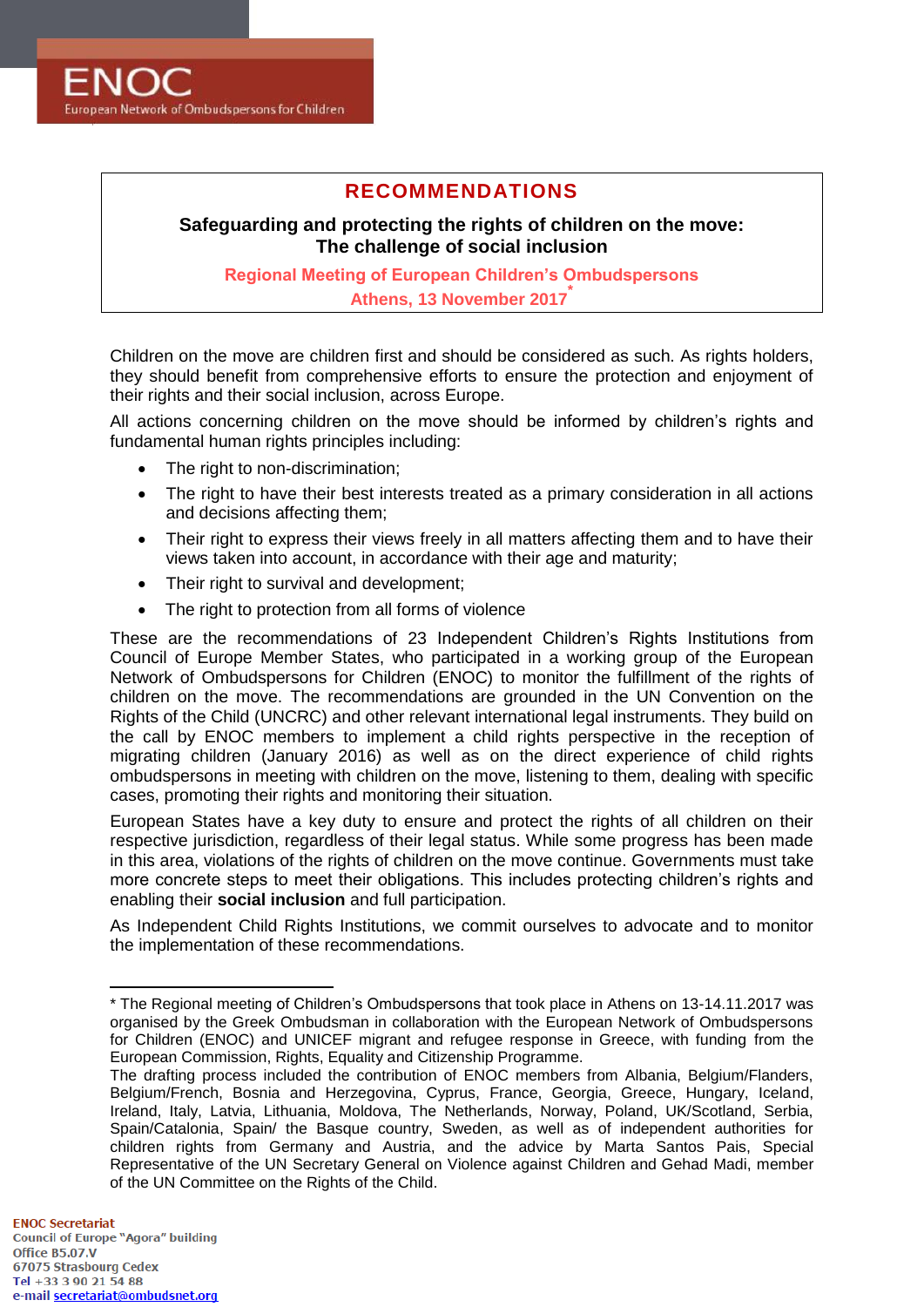# **1. PROTECTION OF CHILDREN UPON ARRIVAL AND EARLY RECEPTION STAGE**

- **a. Procedural safeguards and standardized protocols** integrating child specific and age- and gender-sensitive considerations should be established and implemented throughout reception procedures.
- **b. Detention** of children accompanied or unaccompanied should not be permitted solely on the basis of their migration status. Immigration detention is a child rights violation and always contravenes the principle of the best interests of the child. Children must be protected, including through non-custodial solutions established by law, safeguarding their right to liberty at all times.
- **c.** The **length of stay** of children, including unaccompanied children, in reception and identification centres should be limited to the time that is necessary for initial registration and evaluation of their cases and no more than the maximum duration foreseeing by the law.
- **d.** Children's **access to asylum** applications cannot be prohibited.
- **e.** All **staff** of first arrival and first reception should be appropriately **trained** to respect the rights and basic needs of children. Training should sensitise professionals and officials of the risks and incidents of violence, such as exploitation and trafficking, and how to interview and communicate with possible victims and support them.
- **f.** Child protection staff should be present at border controls, with the power to make **referrals to specialised** staff for further assessment.
- **g.** At first arrival (ports, airports, borders) and identification points, all newly arrived children (accompanied or unaccompanied) should be **informed** about their rights in the country of reception in a language that they can understand and in an age appropriate way. This should include information about legal proceedings and safeguards, and about asylum, family reunification and other forms of international protection.
- **h.** Children should be free to **express their views**, and be able to address a **complaint** to a competent authority, if their rights are violated.
- **i.** At first reception centres, all children should be **assessed,** through interviews with trained multi-disciplinary teams of professionals, with the assistance of interpreters, regarding their needs in terms of reception/ accommodation/ placement. There should be particular examination of their possible **victimization** (violence, abuse, neglect, exploitation, child/underage/forced marriage), of the needs of disabled children and specific needs or other issues which may increase a child's vulnerability. Children should be given the opportunity - if it is in their best interest - to talk privately without the presence of parents/caregivers/adults.
- **j.** Reception and asylum authorities should carefully consider any **documentation** submitted by families or unaccompanied children. In case documentation is deemed invalid the decision must be justified and grounded.
- **k.** Standard Operating Procedures should be developed for the identification, referral and assistance of children who are **victims or at risk** of violence, including exploitation and trafficking, as well as for children who are missing from care and reception centres. Standard operating procedures should also be developed to ensure individual best interests' determination, inclusive of the child's right to be heard.
- **l.** Mechanisms and guidelines for determining the child's **relation and bonds** with accompanying adults should be developed, and for frequent checks of children wellbeing and protection needs. Special attention should be given to mechanisms and guidelines for identifying and dealing with underage and/or forced marriages.
- **m.** When children are identified as possible **victims of violence, abuse, neglect, exploitation and trafficking**, they should receive specialized care and should not be

**FNOC Secretariat Council of Europe "Agora" building** Office B5.07.V 67075 Strasbourg Cedex Tel +33 3 90 21 54 88 e-mail secretariat@ombudsnet.org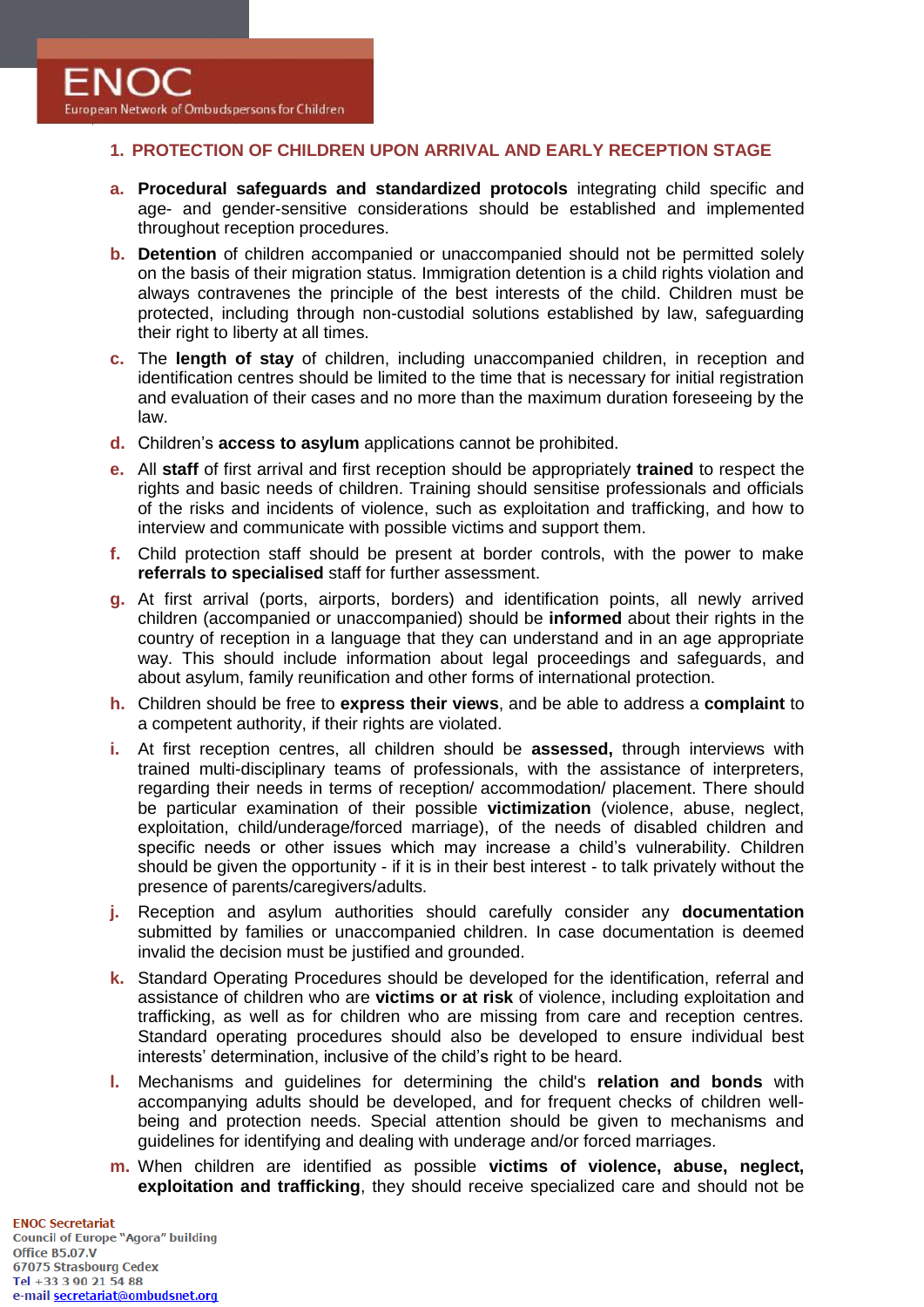removed from the protective framework of child welfare, even in the case they have committed offences connected to their exploitation.

- **n.** Child-appropriate **asylum procedures** should be established and asylum cases involving children (including accompanied and unaccompanied children) should be prioritised. A deadline should be established by which the asylum procedures begin, especially in cases involving children.
- **o.** Conditions in first reception facilities should be child friendly and should guarantee **free access to services,** including age- and gender-appropriate health care, protection, legal aid, education and recreation activities (*as described in detail in Section 2*).
- **p.** Child- and gender-friendly **safe spaces** should be made available in reception centres and camps while ensuring prompt referral and families to specialise child-friendly accommodation. **Age assessment** should be implemented only when there is a considerable doubt about the age of a child, in due time and with the support of a legal representative or guardian. Age assessment procedures should be age-, gender- and culturally sensitive, dignified, safe and reliable and should be carried out by a multidisciplinary team using the least invasive approaches. Medical exams should be used as a last resort. The benefit of the doubt should be always given in favour of the child and a right to appeal should be guaranteed.
- Appropriately trained **guardians** should be promptly appointed for unaccompanied and separated children, who should be placed in a proper, safe and caring environment, preferably in foster families, when this is applicable, or other appropriate non-custodial community-based care. **Adequate resources** should be allocated to ensure effective guardianship, including ensuring that recruited guardians are **qualified, trained and supported** to safeguard children's best interests at all times.
- **q.** Personal information **files** should be transferred along with a child, and be made available to social services providing care for the child in the new location, in line with appropriate data protection and confidentiality considerations.
- **r.** First reception responsible bodies and/or child protection authorities, should be **accountable and supervised** for ensuring that reception guidelines are applied consistently, timely and with legal certainty.

# **2. RECEPTION IN LATER STAGES, ACCESS TO RIGHTS TOWARDS SOCIAL INCLUSION**

# **2.1 Cross cutting issues**

- **a.** Socio-educational **assessment and care** must be **individualized** for all children, including an assessment of their needs and best interests taking into account the child's right to be heard in the choice and care of living arrangements.
- **b.** All children on the move should enjoy **access to quality services** available within the national system for their effective protection.
- **c.** Children on the move should participate in **violence prevention** and response and in **social inclusion** programmes.
- **d. Social support networks** should be set up to help children feel safe, gain confidence and build resilience and to promote children's participation in play, social and cultural activities and sports.
- **e. Staff** of all involved agencies should be specially qualified and trained to deal with the issues concerning children on the move.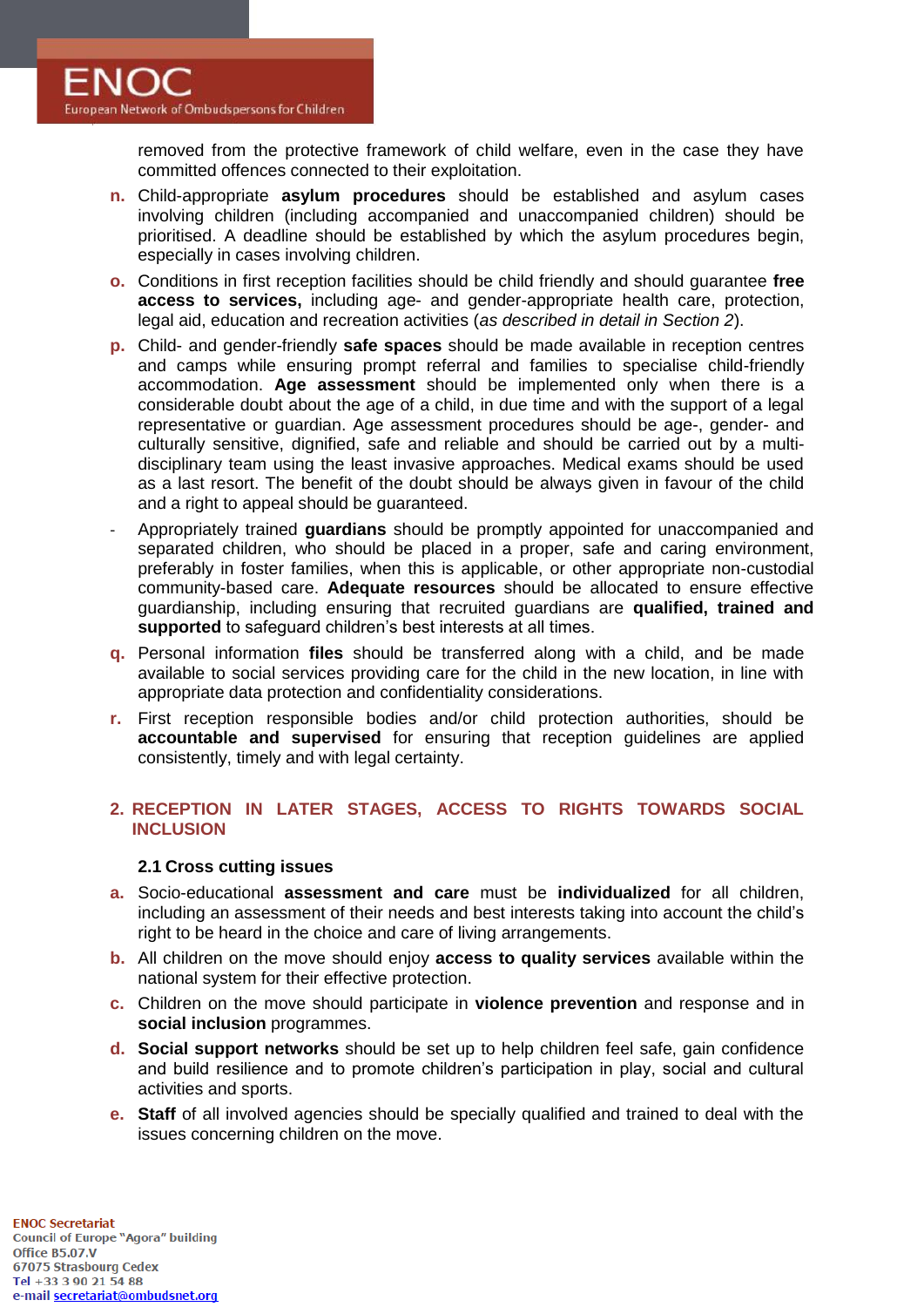

### **2.2 International protection - Legal status**

- **a.** Proper processing of the **asylum requests** along with the provision of other legal options for access to **humanitarian status** should be safeguarded for all children and their families. To determine whether a child qualifies for a permit a best interest assessment should be carried out.
- **b. Family reunification** should be guaranteed by law. It should be considered in a positive humane and expeditious manner, linked to child's best interest and its right to grow up in a family**.** It should be proceeded in due time, in order to avoid uncertainty and stress, followed by support to the family and the child, including provision of clear and timely information about its process.
- **c.** Special provisions should be enacted for the renewal of **legal status documents of children**, who have been already involved in an integration process for a considerable time in the host country.
- **d.** Children should be eligible to qualify for **regularisation of their stay**, if they live for an **extended period** in the host country, considering the bonds they have developed and their best interests.
- **e. Birth registration** should be ensured for all children born in the jurisdiction of European States, regardless of the child's or the parents' legal status.

## **2.3 Accommodation facilities and housing**

- **a.** The size of **residential** facilities for children should be restricted to small family-like arrangements or group homes, so that it can allow communication and collaboration among residents, while ensuring children's safety and well-being.
- **b.** The consideration of the **child's needs, best interests, and its right to be heard** is crucial for a long term and safe placement. Policies and procedures for child safeguarding should be in place in all residential facilities.
- **c.** The placement of children in accommodation with **relatives**, should be assessed in due time. Both the child and the family must be regularly supported.
- **d.** In the event of a **change of placement**, the best interests of the child must be taken into particular consideration, including ensuring time for support and adjustment. The child must participate in all decisions taken, in line of its developmental capacities.
- **e.** Accommodation **facilities for families** with children must be appropriate to children and be intended exclusively for families.
- **f. Unaccompanied** children should be housed separately from adults to ensure their safety and should be provided with appropriate care.

### **2.4 Health**

- **a.** All children shall be given timely access to available **physical and mental health public services** in line with their needs, including care and treatment for chronic diseases and disabilities, sexual and reproductive health, psychological counselling and treatment and prevention of self-harm and suicide.
- **b. Interpreters and cultural mediators** should be employed to assist children's access to health services.
- **c. Vaccination** of all children should be organised according to national programmes and standards.
- **d. Periodic doctor visits** should be organised to camps, residential centres and shelters where children on the move live with their families or unaccompanied, assess their physical and mental health and provide checks for early detection of disabilities,

**FNOC Secretariat Council of Europe "Agora" building** Office B5.07.V 67075 Strasbourg Cedex Tel +33 3 90 21 54 88 e-mail secretariat@ombudsnet.org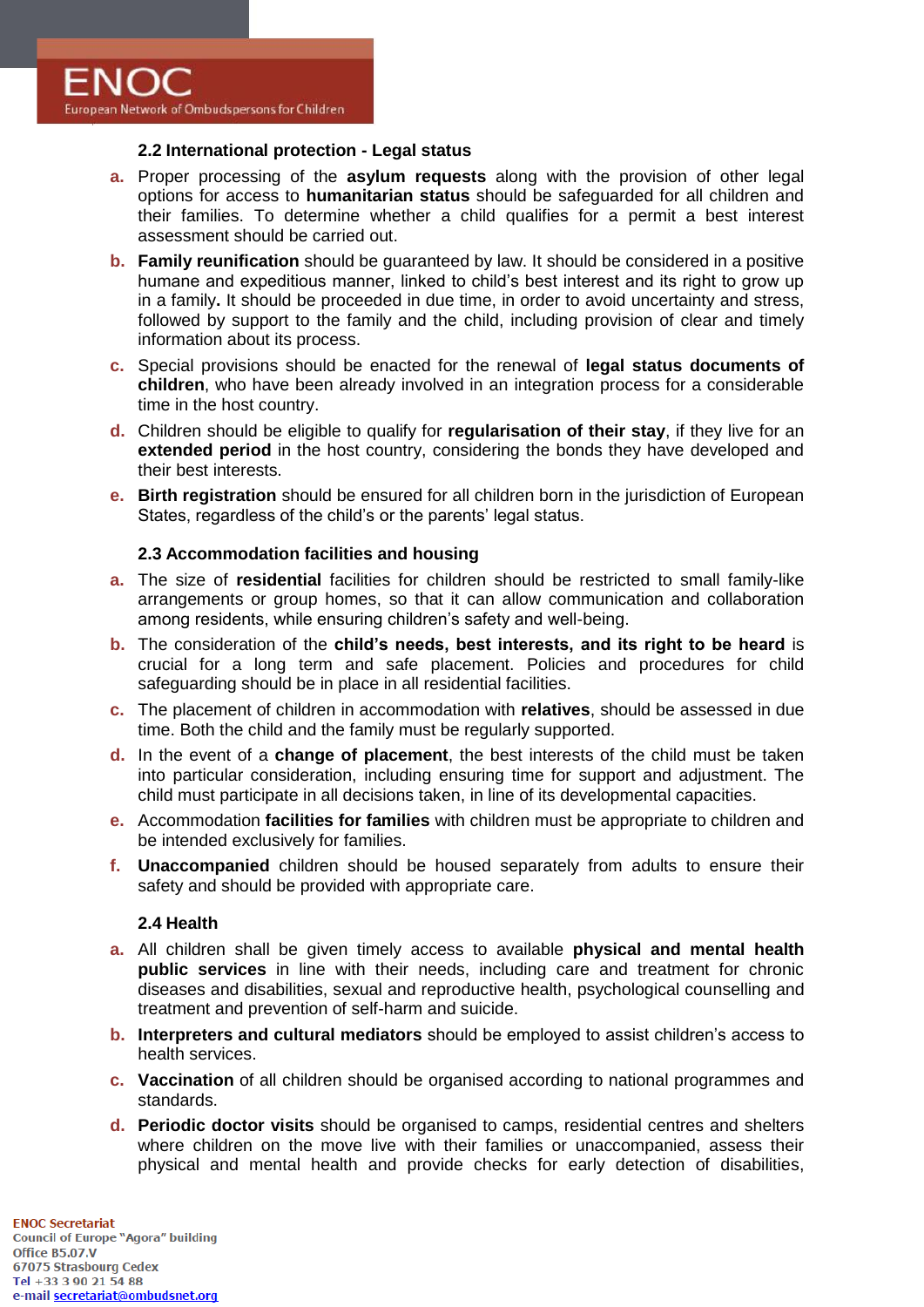

diseases and incidents of violence and advice for proper prevention and response. Perinatal care should also be provided as part of a preventive health strategy.

- **e.** Children and their families need clear information and mental health support to cope with the effects of **trauma and stress** they may have experienced. Therapeutic and supportive services should become available to them with the assistance of interpreters.
- **f. Therapeutic** facilities for children with substance abuse addictions should become available. Intensive residential centres, therapeutic centres and assisted nursing homes should become available for children with similar needs, making it possible to apply the most appropriate protective measures for them.
- **g. Staff** of centres and shelters for all children should be specially trained and supervised to cope with mental health needs, in collaboration with public mental health services, in compliance with personal data protection.

## **2.5 Education**

- **a.** All children, whether in transit or destination shall have access to **formal and informal education** (nurseries, pre-school, primary, secondary and third level education, and vocational training)**,** regardless of their legal status and without any discrimination and/or segregation. **Within one month** from the time of arrival, children should be given the opportunity to attend language classes and enroll in **formal education.**
- **b.** Children who have no knowledge of the language of the host community, should be given the opportunity to attend **preparatory language courses**, while they should also be able to regularly **mix and associate** with local children at school.
- **c.** Tailor made well-structured **activities** should be provided continuously to children as an additional educational support and means of social integration.
- **d.** Children should be assisted to maintain their cultural values and to develop their **native language**.
- **e.** Authorities should take specific measures to **prevent absenteeism, dropping out** and exclusion from school of refugee and migrant children, regardless of their legal status.
- **f. Teachers** should be trained and supported on how better to respond to the learning needs of the children on the move.
- **g. Parents** of migrant and refugee children should be informed and become aware of the local educational system as well as of the existing laws on parental responsibilities.
- **h.** School curriculum should include **human rights education**, promoting values such as peace, tolerance, equality and friendship among all ethnic, national and religious groups. Specific measures should to be taken to combat and prevent xenophobia, bullying and other forms of violence against children.

#### **2.6. Social services**

- **a.** Appropriate social services and assistance should be made available for children and their families, taking account their **vulnerability and needs**.
- **b.** It is necessary to develop more tailor-made social services for children on the move, including children **victims** of abuse, neglect, violence and exploitation, as well as for children with **disabilities**.
- **c.** Municipal authorities should facilitate access of children and their families to **local services**.
- **d.** Comprehensive **multi-disciplinary and interagency services** under one roof should ensure the safety and well-being of children on the move, and enable access to justice, including for child victims of violence. All processes should be documented to secure evidence that informs the asylum procedure or other relevant proceedings.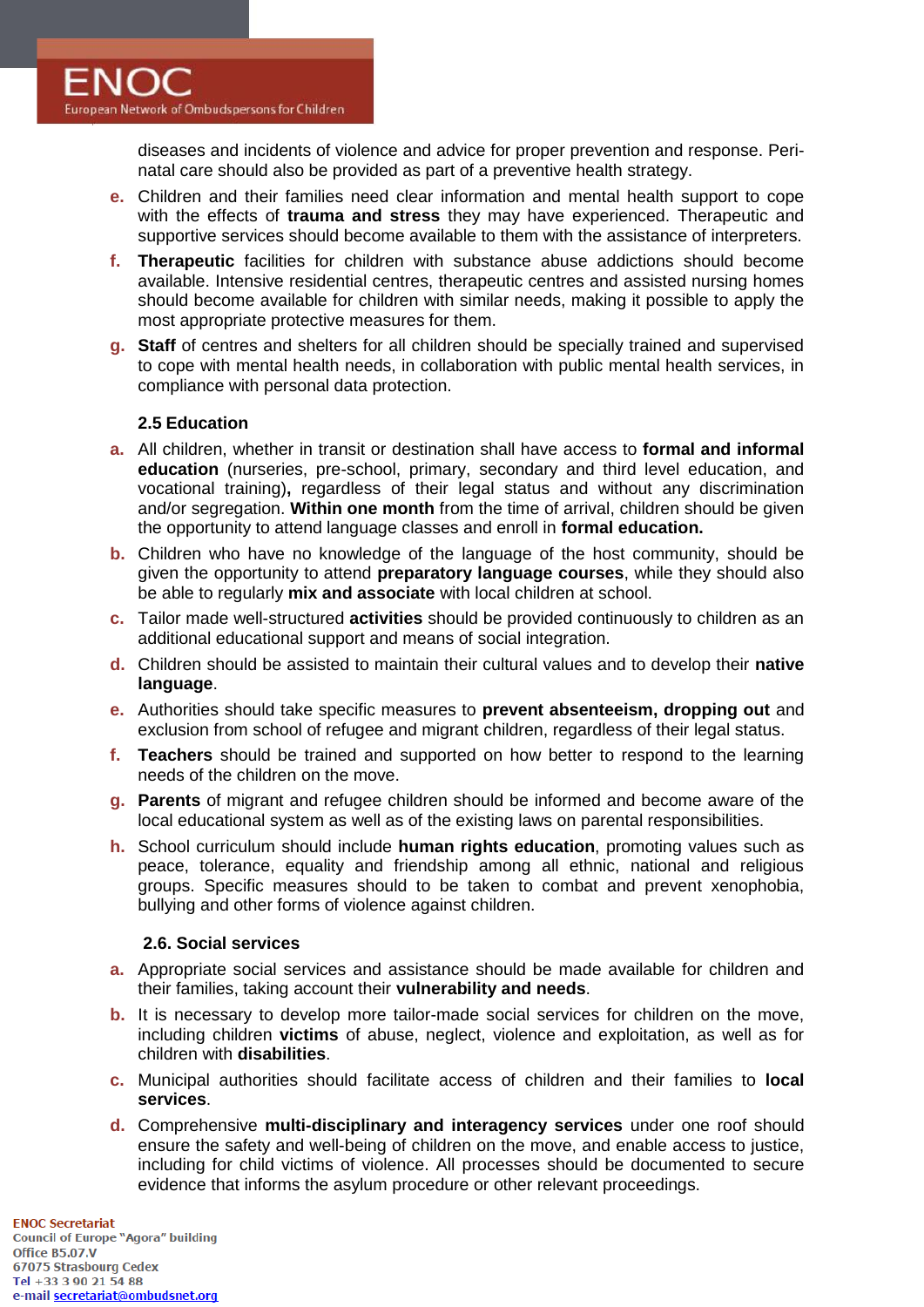# **2.7 Legal aid**

- **a.** Free legal aid and representation shall be provided to children on the move in all proceedings affecting their lives.
- **b.** Free interpretation should be available in all legal aid services and administrative and court procedures.

### **2.8 Transition to adulthood**

- **a.** When children reach adulthood, sustainable options should be available for the issuance and renewal of their **legal status documents**, especially for those who have been already engaged in an integration process.
- **b.** Sustainable **programmes** should be established for the monitoring and support of adolescents who reach adulthood, specifically focusing on:
	- post-18 education
	- community based inclusion programs
	- access to the labour market
	- specialized interventions for addressing the needs of those belonging in extremely vulnerable groups, such as youth with disabilities and those suffering from traumatic experiences and mental health problems
- **c.** The continuum of care for **unaccompanied** and separated **children** should be ensured through their engagement in projects for their gradual and smooth transition to autonomous and independent living, and transition to adulthood should be a part of the life project of the child that should be prepared in advance and it would allow for the implementation of individualised plans on the basis of their specific needs and best interests.
- **d.** All the competent agencies that are involved in the support of children, accompanied and unaccompanied, should develop a **stable referral and cooperation system** so as to cover more effectively the multi-faceted needs of children upon the transition to adulthood.

## **3. MECHANISMS FOR THE SAFEGUARDING OF CHILDREN'S RIGHTS AND THE PROMOTION OF THEIR INCLUSION**

#### **3.1 Monitoring mechanisms**

- **a.** The competent observatories and monitoring mechanisms should include **specific aspects and indicators** that would allow for the collection of **concrete and disaggregated data** for the situation of children towards the planning of coherent and durable policy measures for children's protection and inclusion.
- **b.** Considering the additional needs of **unaccompanied and separated children**, it is important to establish data protected national **records,** that would allow for their prompt identification and the effective follow up and support of their cases, with due respect of sensitive data.
- **c.** The child protection authorities should be in constant **communication and cooperation** with the agencies that are involved in data collection and monitoring of the situation of children on the move.
- **d.** Data collected should be unhinderedly and regularly available to **Independent Children's Rights Institutions** towards the most effective implementation of their mandate. Alongside, the Institutions should be consulted on the indicators that are applied for the monitoring of children's situation.